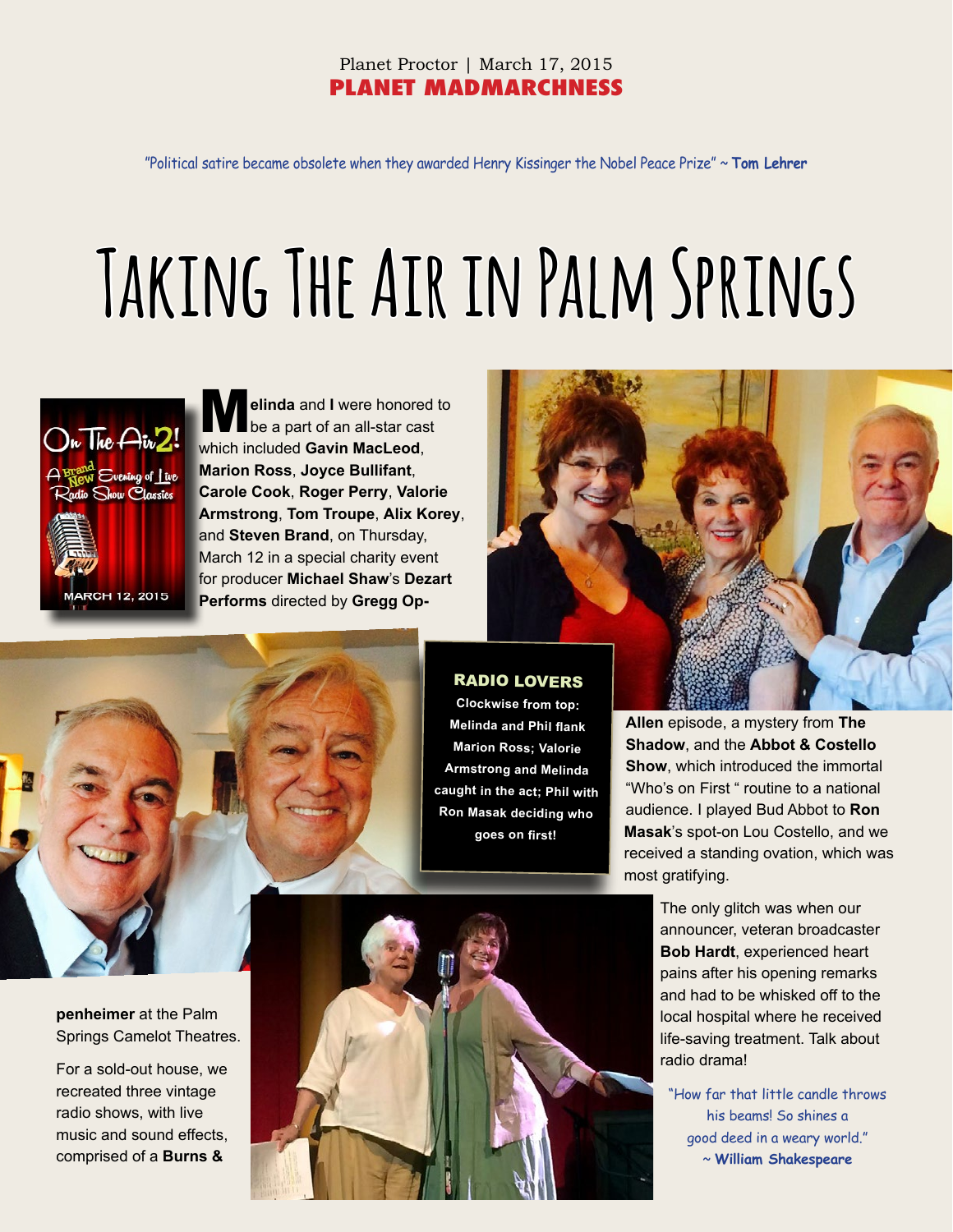#### BOTTOMS UP

man walks into a Dublin pub on St. Patrick's Day and notices a large jar on the counter filled to the brim with 10 Euro notes. He approaches the bartender and asks, "What's with the money in the jar?"

"Well, if you put in a ten-note and pass three tests, you get all the money in the jar and the keys to a brand new car." The man certainly isn't going to pass this up, so he asks, "What are the three tests?"

"You gotta pay first," says the bartender, so he stuffs his cash into the jar. "Okay, here's what you need to do," says the barman. "First. ya has to down a whole bottle of Bushmills in 60 seconds or less, and you can't make a face while doing it. Second - there's a pitbull chained out in the beer garden with a bad tooth. You have to remove that tooth with your bare hands. And third, there's a 90-year-old ex-nun in the snug upstairs who's never had sex. You have to take care of that problem."

The man is stunned! "I know I paid me tenner, but I'm not an idiot! I won't do it! You'd have to be nuts to drink a liter of Irish whiskey, though it's the best in the world, and then do dem other tings!"

"Your call," says the bartender, "but your money stays where it is." As time goes on, the man has a few more drinks and finally says, "Where's the damn bottle!" He grabs it with both hands and drinks it as fast as he can, tears streamin' down his cheeks -- but he doesn't make a face -- and he empties it in 58 seconds! Next, he staggers

out the back door where he sees the pitbull chained to a pole.

Soon, the people inside hear loud growling, screaming, and sounds of a terrible fight and then -- silence! But just when they think that the man surely must be dead, he staggers back into the bar, his clothes ripped to shreds and bleeding from bites and gashes all over his body.

He drunkenly says, "Now - where's that nun with the bad tooth?"

"How can you tell when an Irishman's on the wagon? Look out the window and see if one's missing." ~ **Johnny Gaza**

#### HARD CHEESE

ccording to **Popular Science**, the oldest cheese in the world has been found and it puts **Trader Joe's** aged Gouda to shame, because while Gouda can be aged for five years this dates back to 1615 BC, making it older than Cheeses Christ!

Buried with ancient mummies in China, residue was found on the necks and chests of Bronze Age cheese aficionados, known as **Sloppy Tzos**, and has been "vacuumpacked for centuries" in the Taklamakan Desert where the dry air and sodium-rich earth kept it from decomposing. The proteins and fats in the clumps of the 3,600-year-old food confirm that it's not butter or milk, and is probably lactose-free and made with a mixture of bacteria and yeast. They also say that it might have tasted "something like cottage cheese."

That's Gouda 'nuff for me…

"If you was not difficult, I would like to get your autograph he would definitely brighten up my life and the internal state of the soul. Thank you very much." **~ Fan from the Republic of Udmurtia**

#### AH, YES, I REMEMBER IT WELL

woman awakes during the night to find that her husband is not in bed. She puts on her robe and goes downstairs to look for him. She finds him sitting at the kitchen table with a hot cup of coffee in front of him.



He appears to be in deep thought, just staring at the wall. She watches as he wipes a tear from his eye and takes a sip of his coffee.

"What's the matter, dear?" she whispers as she steps into the room. "Why are you down here at this time of night?" The husband looks up from his coffee, "It's the 20th Anniversary of the day we met."

She can't believe he has remembered and starts to tear up. "Do you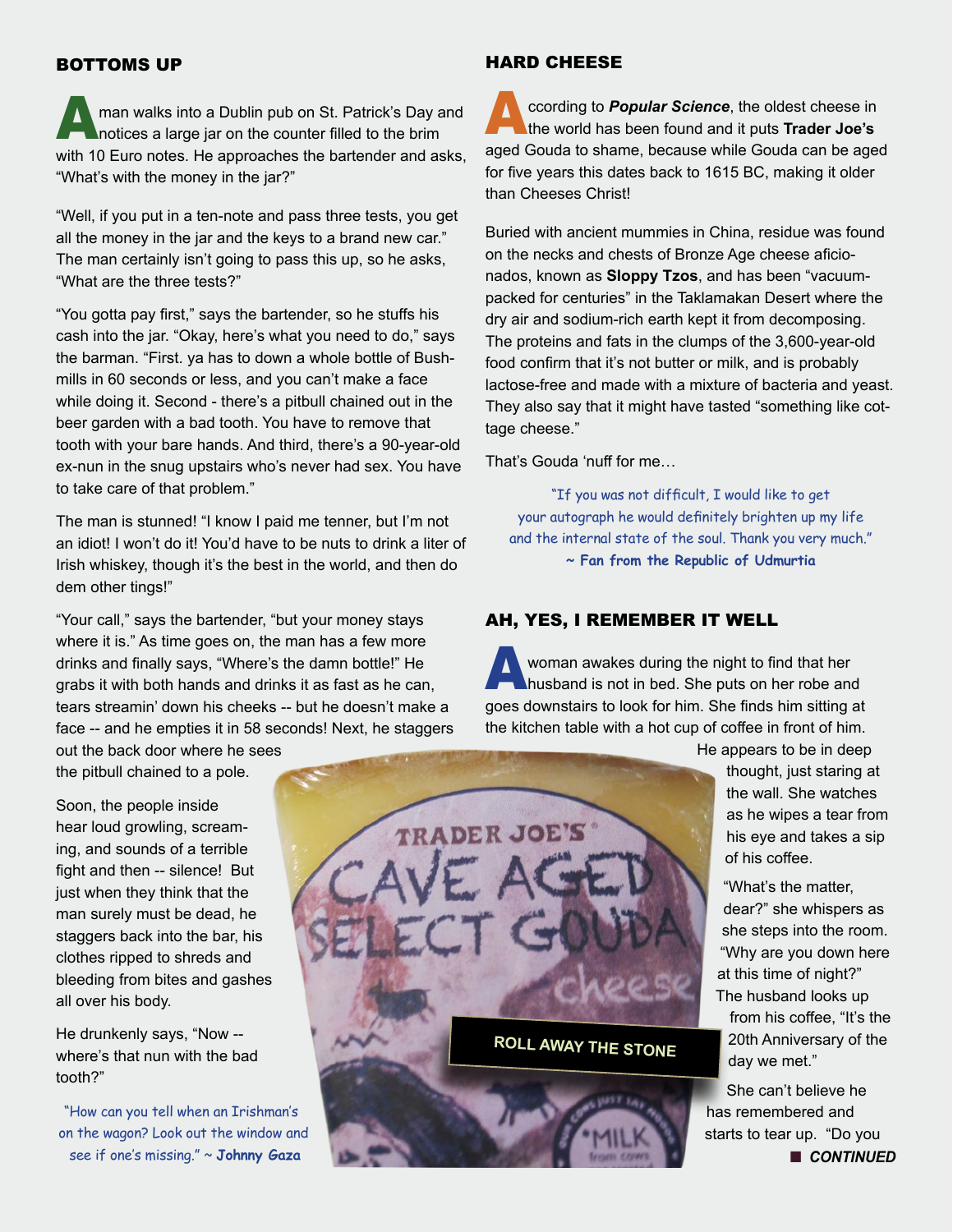

remember 20 years ago when we started dating?" her husband continues, "I was 18 and you were only 16,'" he says solemnly. 'Yes, I do,' she replies, touched to tears. The husband pauses; the words were not coming easily. "Do you remember when your father caught us in the back seat of my car?"

"Yes, I remember," said the wife, lowering herself into the chair beside him. The husband continued. "Do you remember when he shoved the shotgun in my face and said, 'Either you marry my daughter or I will send you to prison for 20 years?'"

"I remember that, too," she replied softly. He wiped another tear from his cheek and said, "I would have gotten out today."

"It is wiser to find out than suppose." ~ **Mark Twain**

#### I'M IMPRESSED

**[IMPRESS ME](http://poptv.com/impress_me/?post=112260282218)**, a new 13-week series from Executive Producer **Rainn Wilson** and writer-director **Ben Shelton**, which debuts Wednesday night on Pop TV at 10:30 pm/9:30 central right after the critically acclaimed '**Schitt's Creek'**, starring **Eugene Levy** and **Catherine O'Hara**.

The comedy series was first aired on **SoulPancake** and centers on two celebrity impressionists, played by Jim and **Ross Marquand** (now a regular on AMC's Walking Dead)

STEP PROGRAM TO STOP DOING MPRESSIONS

#### COPY THAT

**In "Impress Me," a new series created by Ben Shelton andand produced Rainn Wilson, Celebrity impressionists Ross Marquand and Jim Meskimen (from left)are struggling to transform themselves into dramatic actors. Guest stars include Angela Kinsey, Erika Christiansen, Josh Groban, Matt Jones and Weird Al Yankovic.**

trying to quit impressions

and become serious dramatic actors. Hilarity ensues…

To find your local Pop channel, **[CLICK HERE](http://www.poptv.com)**

"Life is not easy for any of us; but what of that? We must have perseverance and above all confidence in ourselves. We must believe that we are gifted for something and that this thing must be attained." **~ Marie Curie**

### DON'T ASK

The lawyer says to the wealthy art collector, "I have some good news and, I have some bad news." The tycoon replies, "I've had an awful day, let's hear the good news first."

"Well, your wife invested \$5,000 in two pictures this week." the lawyer continues, "and she figures they're now worth a minimum of \$2 to \$3 million."

"Well done… very good news indeed!" the tycoon replies enthusiastically. "You've just made my day! So, what's the bad news?"

"Well," answers the lawyer, "the pictures are of you with your secretary." **Notify the CONTINUED**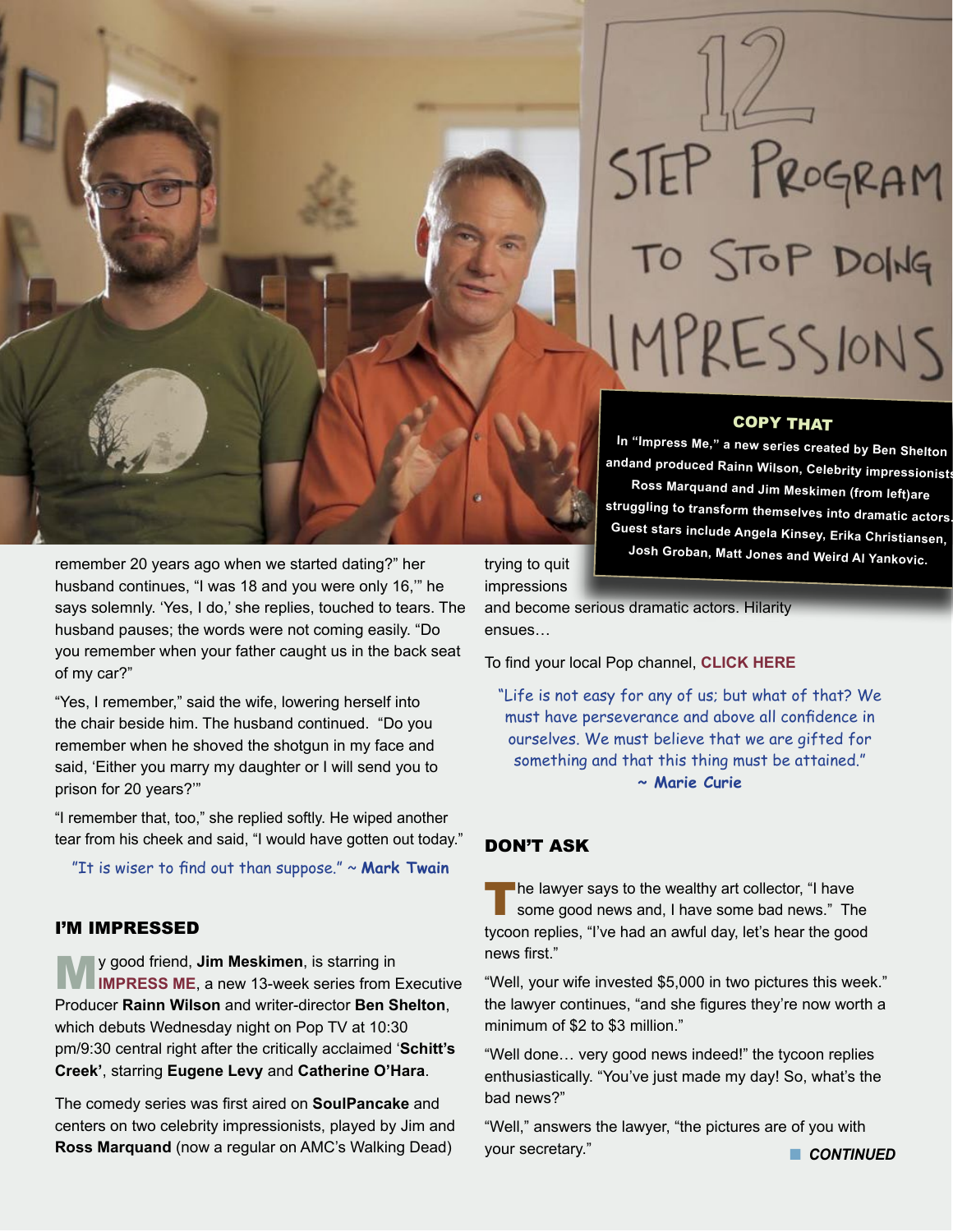"Nothing in life is to be feared, it is only to be understood. Now is the time to understand more, so that we may fear less." ~ **Marie Curie**

#### HINDSIGHT

"There is no question whatsoever that **Saddam** is seeking, is working, is advancing towards to the development of nuclear weapons. Once Saddam has nuclear weapons, the terror network will have nuclear weapons. If you take out Saddam, Saddam's regime, I guarantee you that it will have enormous positive reverberations on the region." So said **Benjamin Netanyahu**, in his 2002 testimony to Congress.

And the March 16 *New Yorker*'s "Talk of the Town" referred to **Anthony Weiner**'s amorous alias, **Carlos Danger**, and noted that "his possible relative Nick Danger [was] the proprietor of a secret email account maintained by the former North Carolina governor **Mike Easley**…" Rocky Rococo is not amused.

"Watch your thoughts for they become words. Choose your words for they become actions. Understand your actions for they become habits. Study your habits for they become your character. Develop your character for it becomes your destiny…" ~ **Frank Outlaw**

### THE DARWINS

Sixth place goes to 22-year old **David Hubal**, who died when he hit a lift tower at Mammoth while riding on a foam



AWARD-WINNING FILM

**The 2008 film starring Joseph Fiennes an<sup>d</sup> Winona Ryder includes a re-enactment of Mr. Pernicky's ill-fated Metalilica attendance. [VIEW](https://www.youtube.com/watch?v=AMvWWcajsYo)**

pad. He and his pals apparently hiked up a ski run called Stump Alley and removed some yellow foam protectors from lift towers designed to protect skiers from hitting the towers. The tower he hit was the one with its pad removed.

Fifth Place goes to **Robert Puelo**, 32, who shoved a hot dog into

> his mouth in a St. Louis market and walked out without paying. He was discovered



prone in front of the store, choked to death by the six-inch wiener lodged in his throat.

Fourth place goes to Spanish poacher **Marino Malerba** who shot a stag standing above him on an overhanging rock and was killed instantly when it fell on him.

Third place goes to a **Jerry Stromyer**, 24, of Kincaid, who bit down on a blasting cap as a prank at a party in West Virginia, triggering an explosion that blew off his lips, teeth, and tongue.

Second Place goes to **Tony Roberts**, 25, who lost his right eye during an initiation into the Mountain Men Anonymous rafting club in Grants Pass, Oregon. A friend tried to shoot a beer can off his head, but the arrow entered Robert's right eye, went through 8 to 10 inches of brain with the tip protruding at the rear of his skull, somehow missing all major blood vessels.. Said Roberts, "I feel so dumb about this."

> "Blessed are the flexible, for they shall not be bent out of shape." ~ **Anonymous**

# THIS YEAR'S WINNER/LOSER

**John Pernicky** and his friend, **Sal Hawkins**, of the great state of Washington, decided to attend a local Metallica concert at the George Washington amphitheater. Having no tickets (but having had 18 beers between them), they thought it would be easy to "hop" over the nine-foot fence and sneak into the show. Unfortunately there was a 30-foot drop on the other side.

Having heaved himself over, Pernicky found himself crashing through a tree in a fall abruptly broken, (along with his arm) by a large branch that snagged him by his shorts,